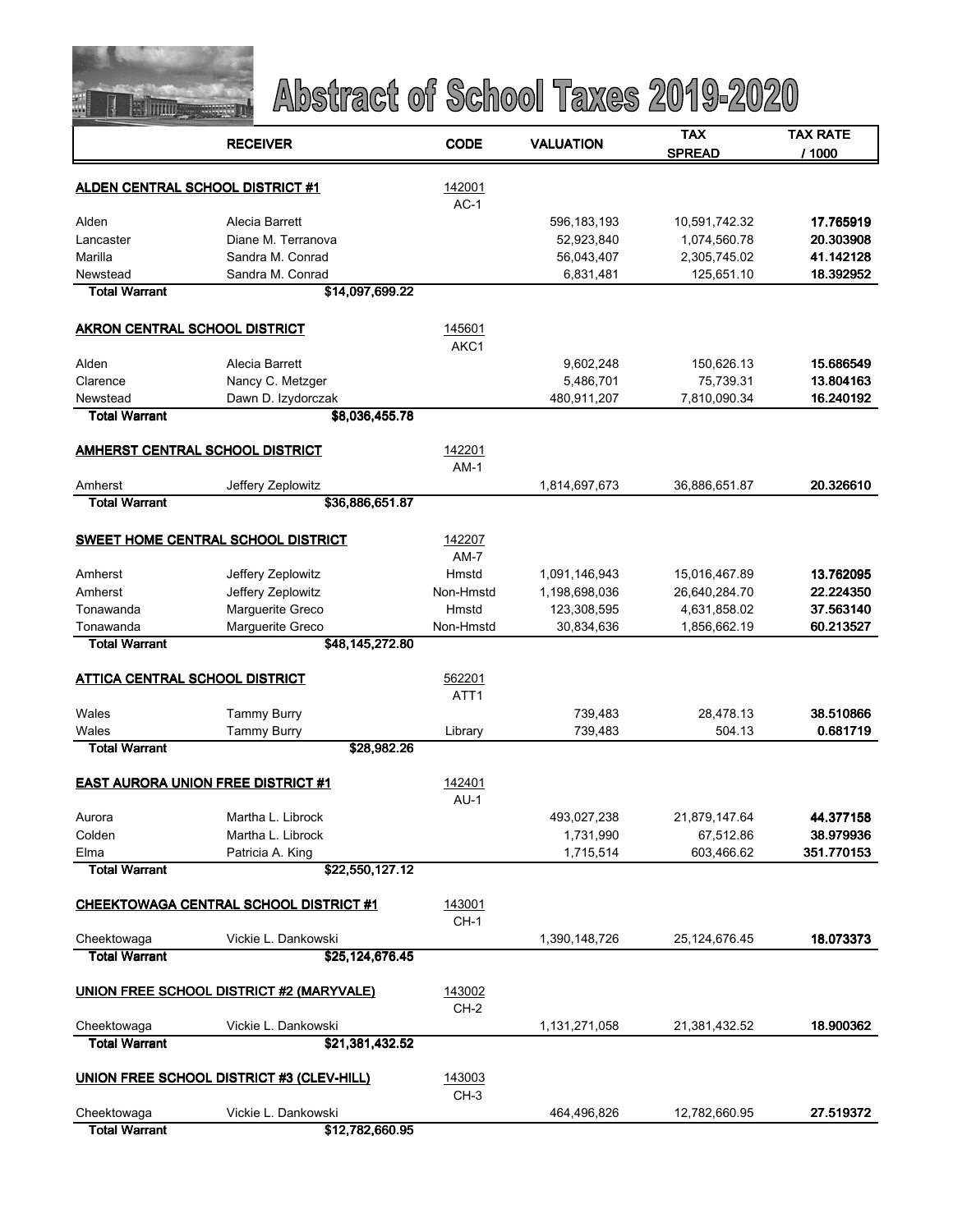

|                                             | <b>RECEIVER</b>                              | <b>CODE</b> | <b>VALUATION</b> | TAX                         | TAX RATE  |
|---------------------------------------------|----------------------------------------------|-------------|------------------|-----------------------------|-----------|
|                                             |                                              |             |                  | <b>SPREAD</b>               | / 1000    |
|                                             |                                              |             |                  |                             |           |
|                                             | <b>UNION FREE SCHOOL DISTRICT #9 (SLOAN)</b> | 143009      |                  |                             |           |
|                                             |                                              | CH-9        |                  |                             |           |
| Cheektowaga                                 | Vickie L. Dankowski                          |             | 434,522,957      | 14,354,050.92<br>947,254.13 | 33.034045 |
| <b>West Seneca</b><br><b>Total Warrant</b>  | Jacqueline A. Felser<br>\$15,301,305.05      |             | 12,482,097       |                             | 75.889022 |
|                                             |                                              |             |                  |                             |           |
|                                             | <b>CLARENCE CENTRAL SCHOOL DISTRICT</b>      | 143201      |                  |                             |           |
|                                             |                                              | CLC1        |                  |                             |           |
| Amherst                                     | Jeffery Zeplowitz                            |             | 113,436,332      | 1,639,672.15                | 14.454559 |
| Clarence                                    | Nancy C. Metzger                             |             | 3,267,249,033    | 44,865,599.07               | 13.731919 |
| Lancaster                                   | Diane M. Terranova                           |             | 54,020,703       | 963,407.49                  | 17.834042 |
| Newstead                                    | Dawn D. Izydorczak                           |             | 119,662,574      | 1,933,160.25                | 16.155095 |
| Total Warrant                               | \$49,401,838.96                              |             |                  |                             |           |
|                                             |                                              |             |                  |                             |           |
| <b>SPRINGVILLE-GRIFFITH INSTITUTE</b>       |                                              | 143801      |                  |                             |           |
|                                             |                                              | CNC1        |                  |                             |           |
| Aurora                                      | Martha L. Librock                            |             | 895,528          | 45,020.62                   | 50.272710 |
| Boston                                      | Darlene G. Schweikert                        |             | 51,057,152       | 1,055,954.37                | 20.681811 |
| Colden                                      | Darlene G. Schweikert                        |             | 76,963,445       | 3398587.36                  | 44.158462 |
| Collins                                     | Darlene G. Schweikert                        |             | 36,464,698       | 1,103,302.30                | 30.256724 |
| Concord                                     | Darlene G. Schweikert                        |             | 234,670,593      | 9,585,490.45                | 40.846577 |
| Sardinia                                    | Darlene G. Schweikert                        |             | 25,379,923       | 813,084.69                  | 32.036531 |
| <b>Total Warrant</b>                        | \$16,001,439.79                              |             |                  |                             |           |
| <b>DEPEW UNION FREE SCHOOL</b>              |                                              | 143007      |                  |                             |           |
|                                             |                                              | <b>DUFC</b> |                  |                             |           |
| Cheektowaga                                 | Vickie L. Dankowski                          |             | 569,382,289      | 12,365,140.23               | 21.716763 |
| Lancaster                                   | Diane M. Terranova                           |             | 240,558,340      | 5,766,917.11                | 23.973050 |
| Total Warrant                               | \$18,132,057.34                              |             |                  |                             |           |
|                                             |                                              |             |                  |                             |           |
| <b>EDEN CENTRAL SCHOOL DISTRICT #1</b>      |                                              | 144001      |                  |                             |           |
|                                             |                                              | $EC-1$      |                  |                             |           |
| <b>Boston</b>                               | <b>Emily Hawkins</b>                         |             | 115,477,110      | 2,618,673.50                | 22.676992 |
| Concord                                     | <b>Emily Hawkins</b>                         |             | 5,766,825        | 258,279.13                  | 44.787059 |
| Eden                                        | <b>Emily Hawkins</b>                         |             | 341,076,776      | 10,719,877.65               | 31.429515 |
| Evans                                       | Lynn M. Krajacic                             |             | 48,603,289       | 1,061,852.87                | 21.847346 |
| <b>North Collins</b>                        | <b>Emily Hawkins</b>                         |             | 10,516,255       | 235,496.06                  | 22.393529 |
| <b>Total Warrant</b>                        | \$14,894,179.21                              |             |                  |                             |           |
|                                             |                                              |             |                  |                             |           |
|                                             | <b>FRONTIER CENTRAL SCHOOL DISTRICT #4</b>   | 144804      |                  |                             |           |
|                                             |                                              | $FR-4$      |                  |                             |           |
| Eden                                        | Catherine A. Rybczynski                      |             | 1,172,217        | 27,961.00                   | 23.853092 |
| Hamburg                                     | Catherine A. Rybczynski                      |             | 1,416,828,026    | 40,970,325.35               | 28.916936 |
| <b>Total Warrant</b>                        | \$40,998,286.35                              |             |                  |                             |           |
|                                             |                                              | 144601      |                  |                             |           |
| <b>GRAND ISLAND CENTRAL SCHOOL DISTRICT</b> |                                              | GIC1        |                  |                             |           |
| Grand Island                                | Patricia A. Frentzel                         |             | 1,749,972,792    | 34,381,951.69               | 19.647135 |
| <b>Total Warrant</b>                        | \$34,381,951.69                              |             |                  |                             |           |
|                                             |                                              |             |                  |                             |           |
| <b>GOWANDA CENTRAL SCHOOL DISTRICT</b>      |                                              | 047201      |                  |                             |           |
|                                             |                                              | GOC1        |                  |                             |           |
| Collins                                     | <b>Community Bank</b>                        |             | 91,615,920       | 2,117,988.84                | 23.118131 |
| Collins                                     | <b>Community Bank</b>                        | Library     | 91,615,920       | 32,108.95                   | 0.350473  |
| <b>North Collins</b>                        | <b>Community Bank</b>                        |             | 19,848           | 309.72                      | 15.604739 |
| <b>North Collins</b>                        | <b>Community Bank</b>                        | Library     | 19,848           | 4.70                        | 0.236569  |
| <b>Total Warrant</b>                        | \$2,150,412.21                               |             |                  |                             |           |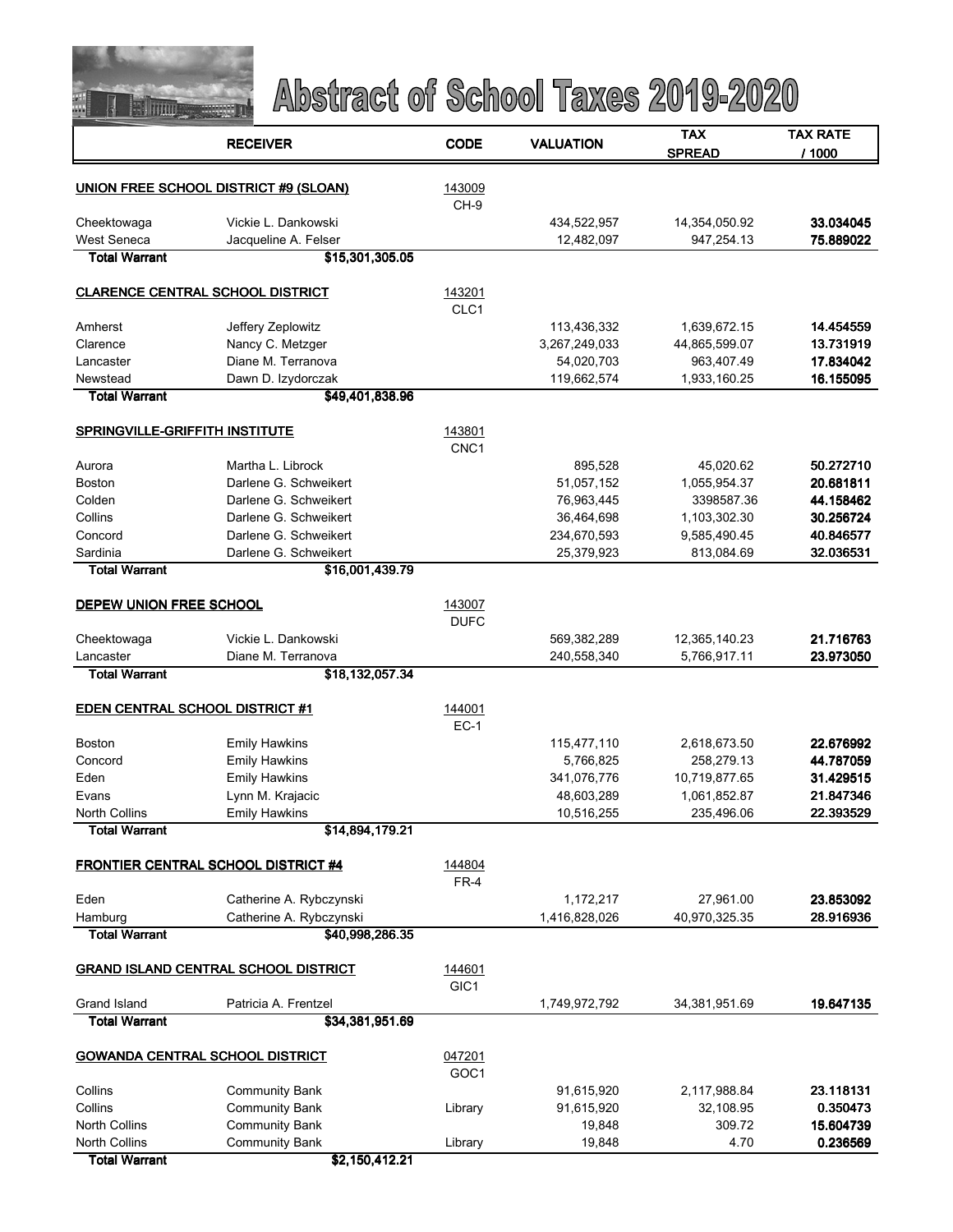

|                                        | <b>RECEIVER</b>                                 | <b>CODE</b>      | <b>VALUATION</b>       | <b>TAX</b>                 | <b>TAX RATE</b>         |
|----------------------------------------|-------------------------------------------------|------------------|------------------------|----------------------------|-------------------------|
|                                        |                                                 |                  |                        | <b>SPREAD</b>              | /1000                   |
|                                        |                                                 |                  |                        |                            |                         |
|                                        | HAMBURG CENTRAL SCHOOL DISTRICT                 | 144801<br>$HC-1$ |                        |                            |                         |
| <b>Boston</b>                          | Catherine A. Rybczynski                         |                  | 297,184,689            | 6,673,720.84               | 22.456476               |
| Eden                                   | Catherine A. Rybczynski                         |                  | 6,361,703              | 198,000.93                 | 31.123888               |
| Hamburg                                | Catherine A. Rybczynski                         |                  | 725,514,782            | 27,385,275.16              | 37.745992               |
| <b>Orchard Park</b>                    | Catherine A. Rybczynski                         |                  | 95,912,584             | 3,508,347.09               | 36.578590               |
| <b>Total Warrant</b>                   | \$37,765,344.02                                 |                  |                        |                            |                         |
|                                        |                                                 |                  |                        |                            |                         |
|                                        | <b>HOLLAND CENTRAL SCHOOL DISTRICT</b>          | 145001           |                        |                            |                         |
|                                        |                                                 | HDC1             |                        |                            |                         |
| Aurora                                 | Martha L. Librock                               |                  | 5,660,826              | 212,563.93                 | 37.549984               |
| Colden                                 | Jill Zientek                                    |                  | 48,403,757             | 1,589,522.89               | 32.838833               |
| Concord                                | Jill Zientek                                    |                  | 304,584                | 9,758.23                   | 32.037885               |
| Holland                                | Jill Zientek                                    |                  | 220,831,674            | 3,412,660.48               | 15.453673               |
| Sardinia                               | <b>Jill Zientek</b>                             |                  | 28,486,575             | 719,627.03                 | 25.261971               |
| Wales<br><b>Total Warrant</b>          | Jill Zientek<br>\$6,913,428.22                  |                  | 29,516,751             | 969,295.66                 | 32.838833               |
|                                        |                                                 |                  |                        |                            |                         |
|                                        | <b>IROQUOIS CENTRAL SCHOOL DISTRICT #1</b>      | 144201           |                        |                            |                         |
|                                        |                                                 | IRC1             |                        |                            |                         |
| Aurora                                 | Martha L. Librock                               |                  | 20,479,718             | 960,046.05                 | 46.877894               |
| Elma                                   | Patricia A. King                                |                  | 54,988,178             | 20,493,264.50              | 372.684916              |
| Lancaster                              | Diane M. Terranova                              |                  | 11,301,143             | 228,414.37                 | 20.211617               |
| Marilla                                | Dawn Pearce                                     |                  | 129,427,755            | 5,211,628.45               | 40.266699               |
| Wales                                  | Melinda Eaton                                   |                  | 92,409,071             | 3,528,516.83               | 38.183663               |
| <b>Total Warrant</b>                   | \$30,421,870.20                                 |                  |                        |                            |                         |
|                                        |                                                 |                  |                        |                            |                         |
|                                        | <b>LANCASTER CENTRAL SCHOOL DISTRICT #1</b>     | 145201           |                        |                            |                         |
|                                        |                                                 | $LC-1$           |                        |                            |                         |
| Cheektowaga<br>Elma                    | Vickie L. Dankowski<br>Patricia A. King         |                  | 357,807,299<br>678,833 | 5,825,741.16<br>232,651.95 | 16.281784<br>342.723398 |
| Lancaster                              | Diane M. Terranova                              |                  | 2,698,817,858          | 48, 353, 337. 77           | 17.916488               |
| <b>Total Warrant</b>                   | \$54,411,730.88                                 |                  |                        |                            |                         |
|                                        |                                                 |                  |                        |                            |                         |
| LAKE SHORE CENTRAL EVANS-BRANT SCHOOLS |                                                 | 144401           |                        |                            |                         |
|                                        |                                                 | LSC <sub>1</sub> |                        |                            |                         |
| <b>Brant</b>                           | Barbara Daniel                                  |                  | 95,707,723             | 1,903,955.27               | 19.893434               |
| Eden                                   | Lynn M. Krajacic                                |                  | 2,532,246              | 67,166.76                  | 26.524579               |
| Evans                                  | Lynn M. Krajacic                                |                  | 861,098,363            | 15,876,774.04              | 18.437817               |
| <b>Total Warrant</b>                   | \$17,847,896.07                                 |                  |                        |                            |                         |
|                                        | <b>NORTH COLLINS CENTRAL SCHOOL DISTRICT #1</b> | 145801           |                        |                            |                         |
|                                        |                                                 | NCC1             |                        |                            |                         |
| Brant                                  | Lock Box                                        |                  | 27,118,889             | 591,350.10                 | 21.805838               |
| Collins                                | Lock Box                                        |                  | 6,542,376              | 200,783.54                 | 30.689697               |
| Concord                                | Lock Box                                        |                  | 27,536,873             | 1,140,882.75               | 41.431093               |
| Eden                                   | Lock Box                                        |                  | 617,443                | 17,951.81                  | 29.074441               |
| Evans                                  | Lynn M. Krajacic                                |                  | 6,021,938              | 121,705.11                 | 20.210289               |
| <b>North Collins</b>                   | Lock Box                                        |                  | 161,971,431            | 3,355,326.63               | 20.715546               |
| <b>Total Warrant</b>                   | \$5,427,999.94                                  |                  |                        |                            |                         |